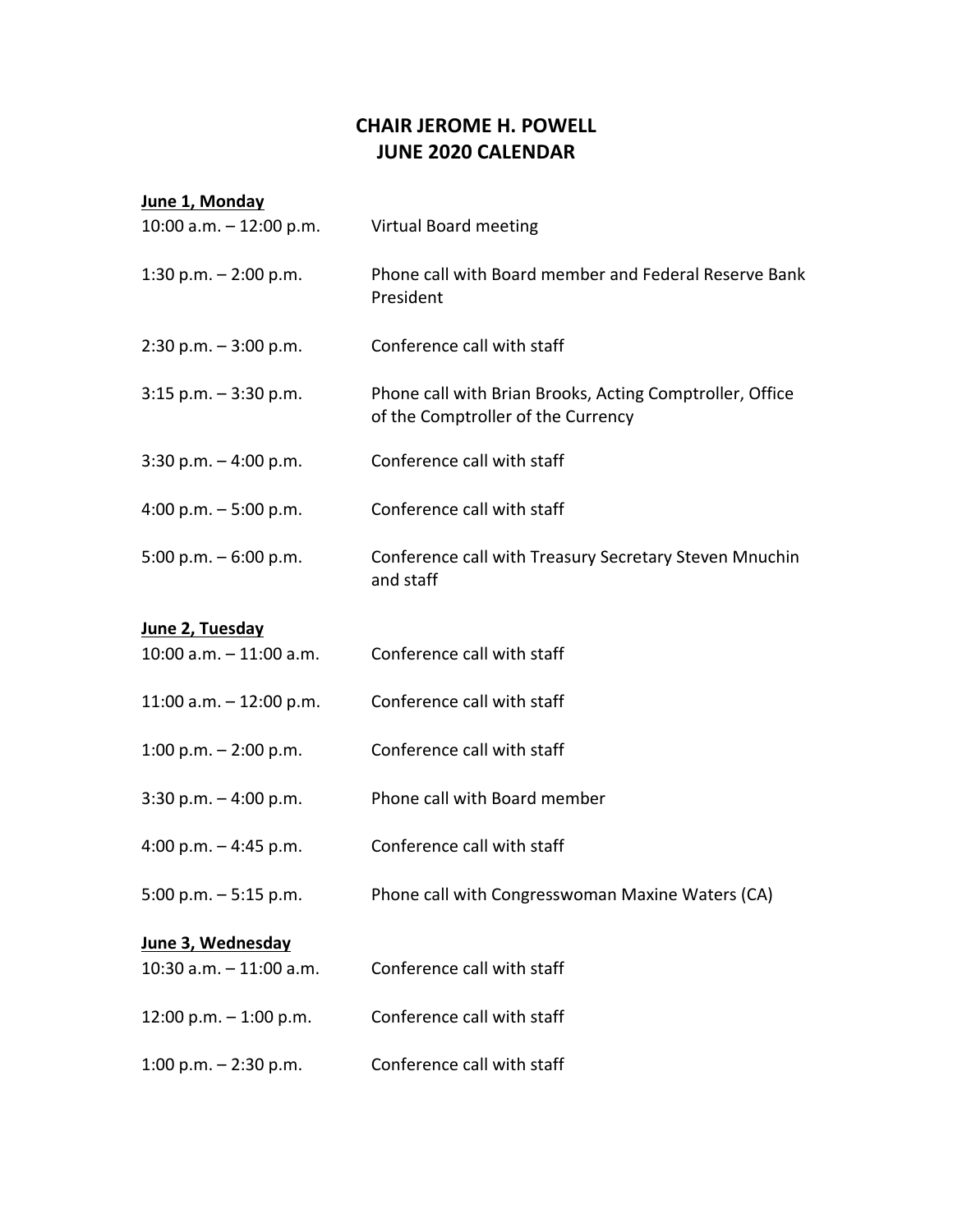| $2:30$ p.m. $-3:30$ p.m.   | Conference call with staff                                          |
|----------------------------|---------------------------------------------------------------------|
| 4:00 p.m. $-5:00$ p.m.     | Conference call with staff                                          |
| June 4, Thursday           |                                                                     |
| $9:30$ a.m. $-12:30$ p.m.  | Conference call with staff                                          |
| 1:00 p.m. $-$ 2:00 p.m.    | Conference call with staff                                          |
| $2:00$ p.m. $-2:30$ p.m.   | Phone call with Federal Reserve Bank President                      |
| $2:30$ p.m. $-3:00$ p.m.   | Phone call with Board member                                        |
| $3:00$ p.m. $-3:30$ p.m.   | Phone call with Federal Reserve Bank President                      |
| $3:45$ p.m. $-4:00$ p.m.   | Conference call with staff                                          |
| 4:00 p.m. $-5:00$ p.m.     | Conference call with Treasury Secretary Steven Mnuchin<br>and staff |
| 5:00 p.m. $-6:00$ p.m.     | Conference call with staff                                          |
| 6:00 p.m. $-$ 6:30 p.m.    | Phone call with Federal Reserve Bank President                      |
| 6:30 p.m. $-7:00$ p.m.     | Phone call with Federal Reserve Bank President                      |
| June 5, Friday             |                                                                     |
| $8:00$ a.m. $-8:30$ a.m.   | Phone call with Treasury Secretary Steven Mnuchin                   |
| $9:00$ a.m. $-9:30$ a.m.   | Phone call with Federal Reserve Bank President                      |
| $9:45$ a.m. $-10:15$ a.m.  | Phone call with Federal Reserve Bank President                      |
| $10:30$ a.m. $-11:00$ a.m. | Phone call with Federal Reserve Bank President                      |
| 11:15 $a.m. - 11:45 a.m.$  | Phone call with Federal Reserve Bank President                      |
| 11:45 a.m. $-$ 12:15 p.m.  | Conference call with staff                                          |
| 12:45 p.m. $-$ 1:15 p.m.   | Phone call with Federal Reserve Bank President                      |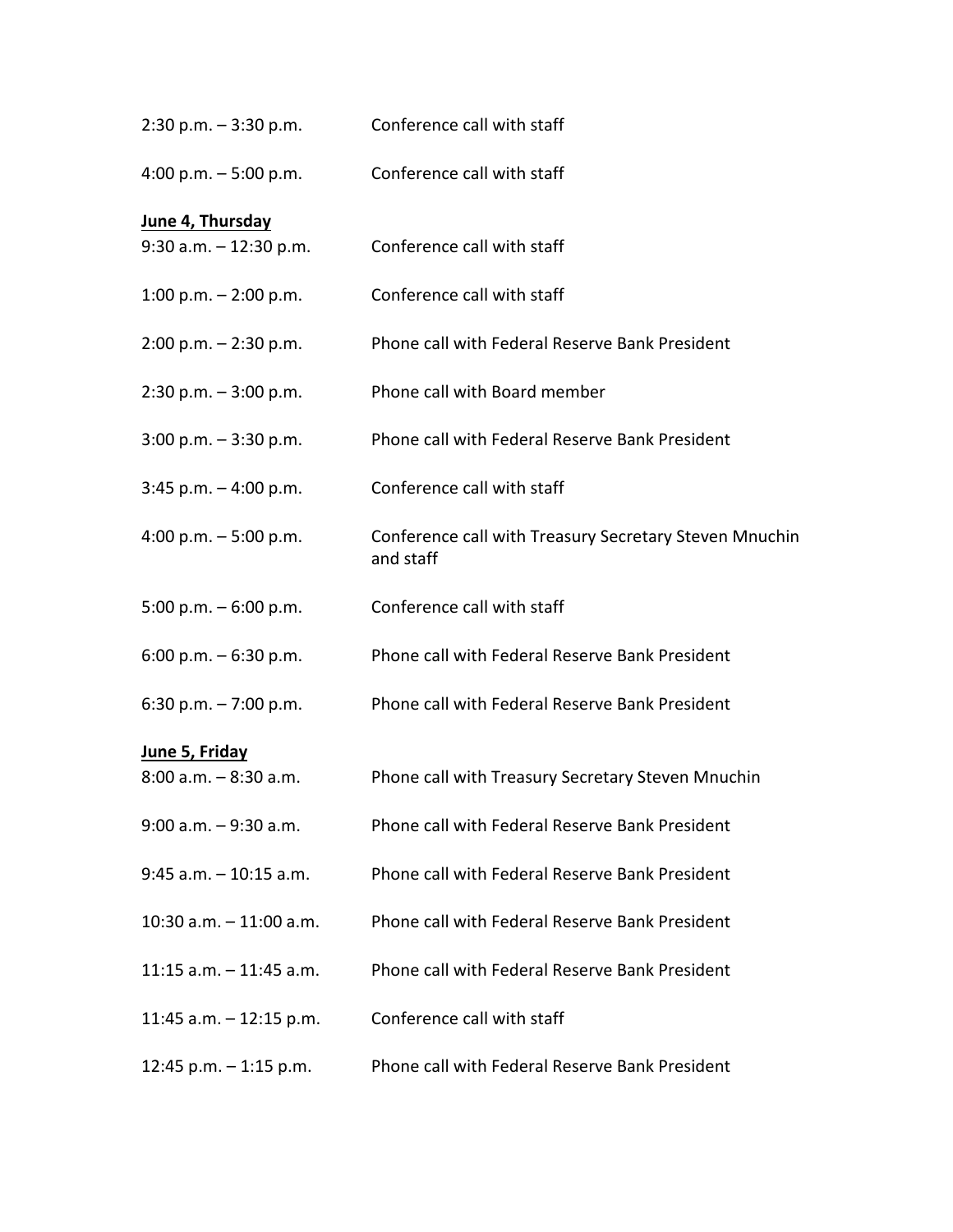| 1:30 p.m. $- 2:00$ p.m.    | Phone call with Board member                                        |
|----------------------------|---------------------------------------------------------------------|
| $2:00$ p.m. $-2:30$ p.m.   | Phone call with Board member                                        |
| $2:45$ p.m. $-3:15$ p.m.   | Phone call with Federal Reserve Bank President                      |
| $3:30$ p.m. $-4:00$ p.m.   | Phone call with Federal Reserve Bank President                      |
| 4:00 p.m. $-5:00$ p.m.     | Conference call with press                                          |
| 5:00 p.m. $-6:00$ p.m.     | Conference call with Treasury Secretary Steven Mnuchin<br>and staff |
| June 7, Sunday             |                                                                     |
| 3:30 p.m. $-$ 4:00 p.m.    | Conference call with staff                                          |
| 4:00 p.m. $-5:00$ p.m.     | Conference call with Treasury Secretary Steven Mnuchin<br>and staff |
| June 8, Monday             |                                                                     |
| $8:30$ a.m. $-9:00$ a.m.   | Conference call with staff                                          |
| $10:00$ a.m. $-11:00$ a.m. | Conference call with staff                                          |
| 1:30 p.m. $- 2:00$ p.m.    | Phone call with Federal Reserve Bank President                      |
| 4:00 p.m. $-5:00$ p.m.     | Conference call with staff                                          |
| 5:15 p.m. $-6:15$ p.m.     | Conference call with Treasury Secretary Steven Mnuchin<br>and staff |
| June 9, Tuesday            |                                                                     |
| 10:00 a.m. $-5:00$ p.m.    | Virtual Federal Open Market Committee (FOMC) Meeting                |
| June 10, Wednesday         |                                                                     |
| $9:00$ a.m. $-10:30$ a.m.  | <b>Virtual FOMC Meeting</b>                                         |
| 12:00 p.m. $-$ 1:00 p.m.   | Conference call with staff                                          |
| $2:30$ p.m. $-3:30$ p.m.   | Virtual FOMC press conference                                       |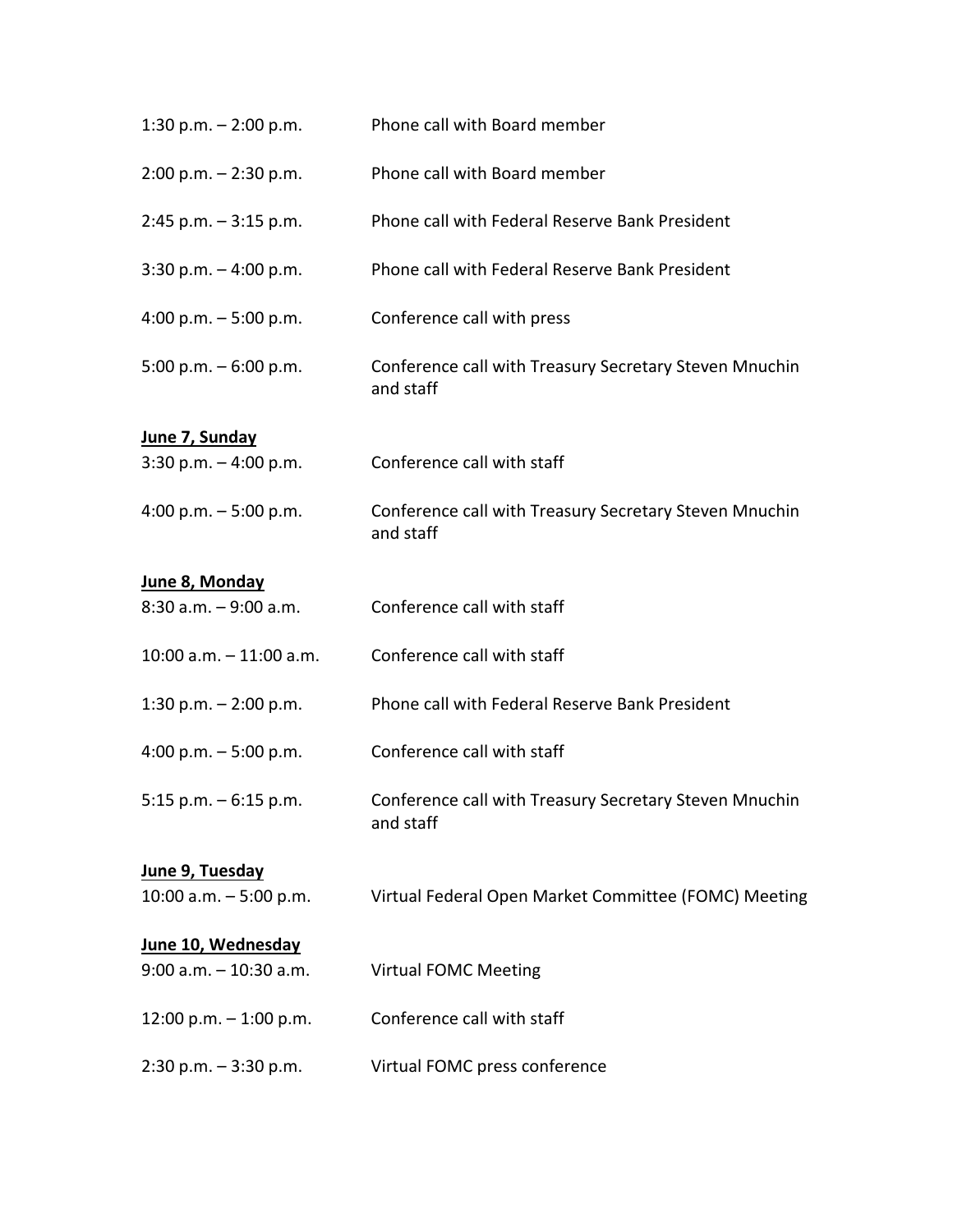| $3:30$ p.m. $-4:00$ p.m.   | Conference call with staff                                                          |
|----------------------------|-------------------------------------------------------------------------------------|
| 4:00 p.m. $-5:00$ p.m.     | Conference call with staff                                                          |
| June 11, Thursday          |                                                                                     |
| $7:00$ a.m. $-8:30$ a.m.   | Bank for International Settlements (BIS) Innovation Hub<br>Advisory Committee call  |
| $9:15$ a.m. $-10:00$ a.m.  | Conference call with staff                                                          |
| $10:15$ a.m. $-10:45$ a.m. | Phone call with Treasury Secretary Steven Mnuchin                                   |
| 11:00 a.m. $-$ 12:00 p.m.  | Conference call with staff                                                          |
| 1:00 p.m. $-$ 1:30 p.m.    | Conference call with staff                                                          |
| $2:00$ p.m. $-2:15$ p.m.   | Conference call with staff                                                          |
| $2:30$ p.m. $-3:00$ p.m.   | Meeting with Board member                                                           |
| $3:00$ p.m. $-4:00$ p.m.   | Internal Federal Reserve diversity and inclusion event                              |
| 4:00 p.m. $-5:00$ p.m.     | Conference call with staff                                                          |
| 5:00 p.m. $-$ 5:30 p.m.    | Conference call with staff                                                          |
| 5:30 p.m. $-6:15$ p.m.     | Conference call with Treasury Secretary Steven Mnuchin<br>and staff                 |
| <u>June 12, Friday</u>     |                                                                                     |
| 9:00 a.m. - 12:00 p.m.     | Meeting with staff                                                                  |
| 12:00 p.m. - 12:30 p.m.    | Phone call with Board member                                                        |
| 1:00 p.m. $-$ 1:15 p.m.    | Phone call with Federal Reserve Bank President                                      |
| 1:30 p.m. $- 2:00$ p.m.    | Phone call with Board member                                                        |
| $2:00$ p.m. $-2:30$ p.m.   | Phone call with Congresswoman Maxine Waters (CA) and<br>Congressman Denny Heck (WA) |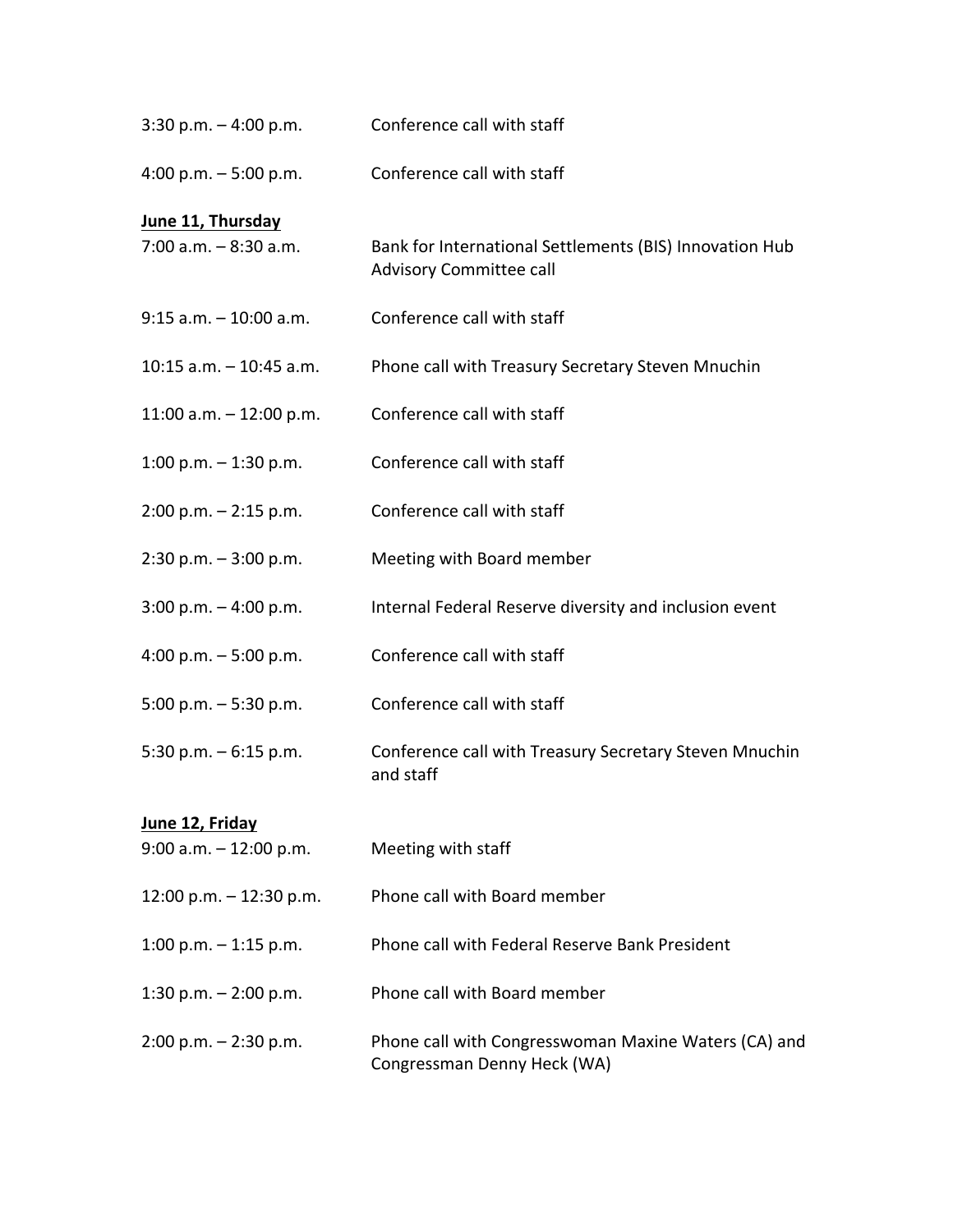| $2:30$ p.m. $-3:00$ p.m.  | Phone call with staff                                                                                            |
|---------------------------|------------------------------------------------------------------------------------------------------------------|
| $3:00$ p.m. $-4:00$ p.m.  | Conference call with staff                                                                                       |
| 4:00 p.m. $-5:00$ p.m.    | Conference call with Treasury Secretary Steven Mnuchin<br>and staff                                              |
| 5:00 p.m. $-$ 5:30 p.m.   | Phone call with Board member                                                                                     |
| June 15, Monday           |                                                                                                                  |
| 10:00 a.m. $-$ 12:00 p.m. | Conference call with staff                                                                                       |
| 12:30 p.m. $-$ 12:40 p.m. | Phone call with Bimal Patel, Assistant Secretary for<br>Financial Institutions, Treasury                         |
| 1:30 p.m. $-$ 1:45 p.m.   | Phone call with Senator Sherrod Brown (OH)                                                                       |
| $2:00$ p.m. $-2:15$ p.m.  | Phone call with Senator Mike Crapo (ID)                                                                          |
| $2:30$ p.m. $-2:45$ p.m.  | Phone call with Congressman Patrick McHenry (NC)                                                                 |
| $3:00$ p.m. $-3:15$ p.m.  | Phone call with Senator Mark Warner (VA)                                                                         |
| June 16, Tuesday          |                                                                                                                  |
| 10:00 a.m. $-$ 12:15 p.m. | Semiannual Monetary Policy Report to Congress before<br>the Senate Banking Committee - virtual hearing           |
| 1:00 p.m. $-$ 1:30 p.m.   | Phone call with Jon Cunliffe, Deputy Director for<br>Financial Stability, Bank of England                        |
| 1:30 p.m. $- 2:00$ p.m.   | Phone call with Federal Reserve Bank President and<br>Board member                                               |
| 4:00 p.m. $-5:00$ p.m.    | Conference call with staff                                                                                       |
| June 17, Wednesday        |                                                                                                                  |
| $9:00$ a.m. $-10:00$ a.m. | Conference call with staff                                                                                       |
| 12:00 p.m. $-3:00$ p.m.   | Semiannual Monetary Policy Report to Congress before the House<br>Financial Services Committee - virtual hearing |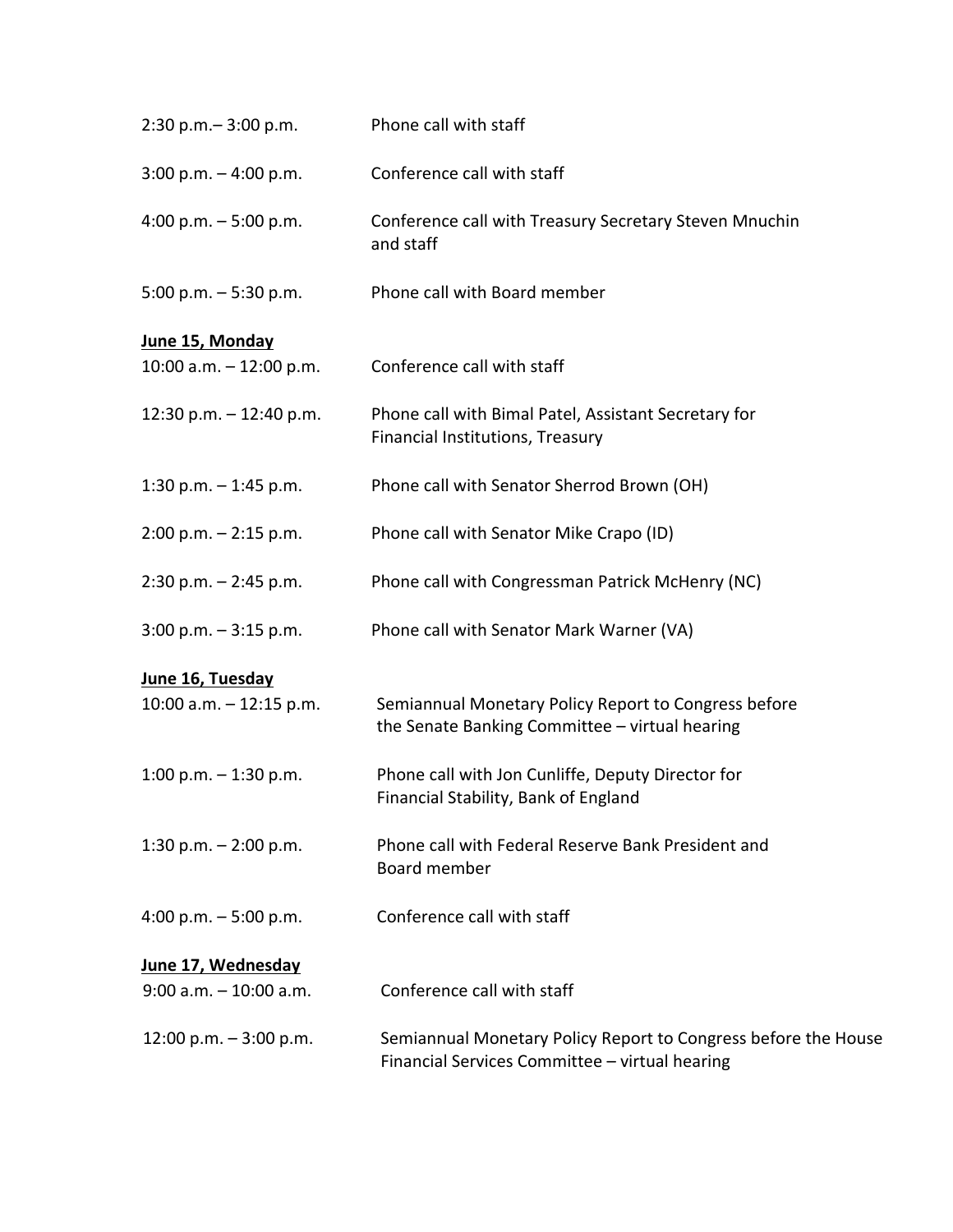| 4:00 p.m. $-5:00$ p.m.     | Conference call with staff                                                                               |
|----------------------------|----------------------------------------------------------------------------------------------------------|
| 5:00 p.m. $-$ 5:30 p.m.    | Conference call with Treasury Secretary Steven Mnuchin and staff                                         |
| 5:30 p.m. $-6:00$ p.m.     | Phone call with Kevin Hassett, former Senior Advisor and Chairman<br>of the Council of Economic Advisers |
| June 18, Thursday          |                                                                                                          |
| $10:00$ a.m. $-11:30$ a.m. | <b>Virtual Board meeting</b>                                                                             |
| 11:30 a.m. $-$ 12:00 p.m.  | Phone call with Board member                                                                             |
| 12:00 p.m. $-$ 1:00 p.m.   | Virtual Federal Reserve African American Employee<br><b>Resource Group meeting</b>                       |
| 1:00 p.m. $-$ 2:00 p.m.    | Conference call with media                                                                               |
| $2:00$ p.m. $-2:30$ p.m.   | Phone call with Board member                                                                             |
| $3:30$ p.m. $-4:00$ p.m.   | Conference call with staff                                                                               |
| 4:00 p.m. $-$ 4:30 p.m.    | Phone call with Board member                                                                             |
| 4:30 p.m. $-$ 5:00 p.m.    | Conference call with staff                                                                               |
| June 19, Friday            |                                                                                                          |
| $7:00$ a.m. $-8:30$ a.m.   | Virtual Economic Consultative Committee meeting                                                          |
| $8:30$ a.m. $-9:15$ a.m.   | Ad Hoc Group on the BIS Innovation Hub call                                                              |
| $11:00$ a.m. $-11:30$ a.m. | Conference call with staff                                                                               |
| 1:00 p.m. $-$ 2:30 p.m.    | Federal Reserve Bank of Cleveland virtual discussion on<br><b>Building a Resilient Workforce</b>         |
| $3:30$ p.m. $-4:00$ p.m.   | Conference call with staff                                                                               |
| June 22, Monday            |                                                                                                          |
| 10:00 a.m. $-$ 12:00 p.m.  | <b>Virtual Board meeting</b>                                                                             |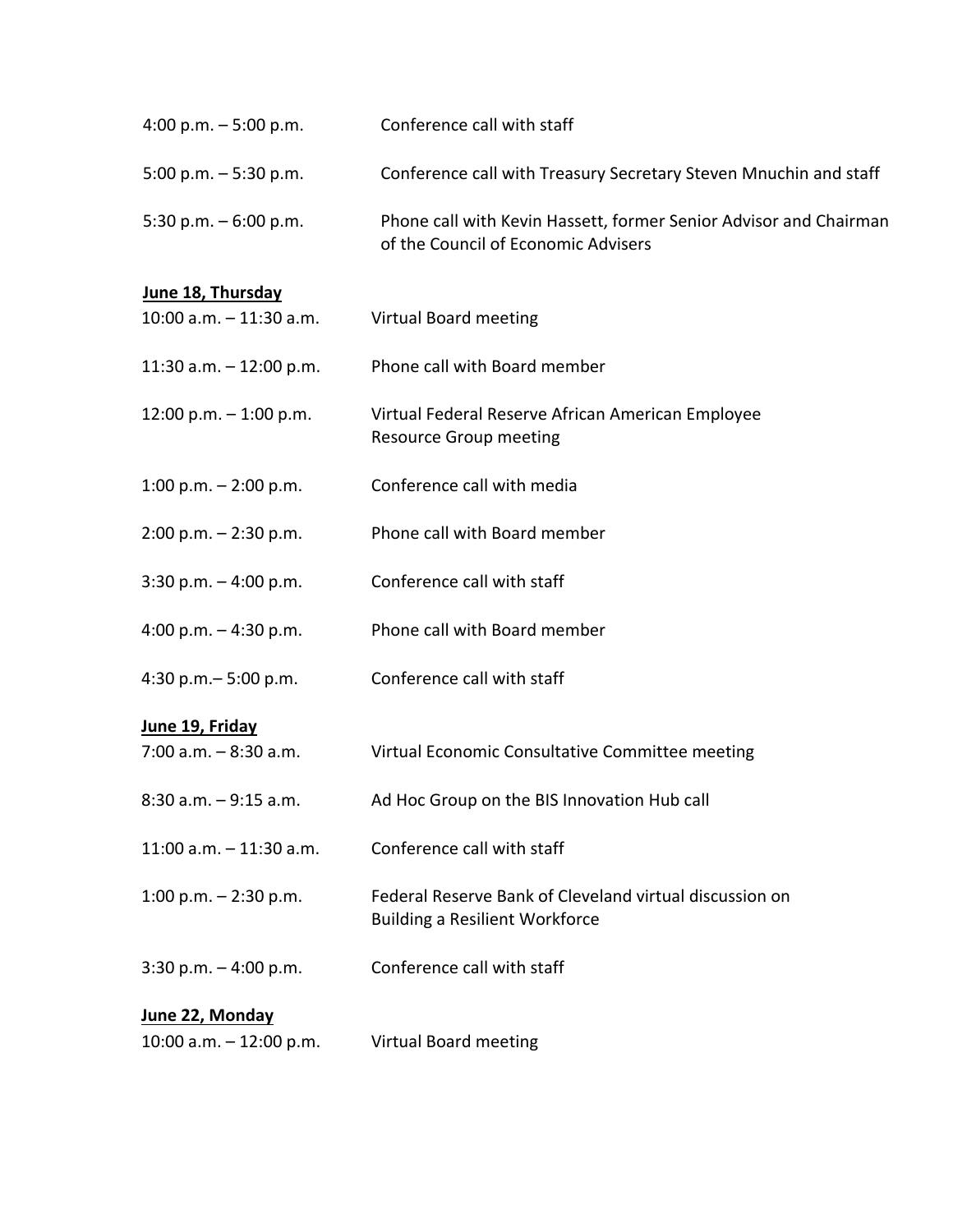| 12:00 p.m. $-$ 12:30 p.m.                     | Phone call with Board member and Federal Reserve Bank<br>President                            |
|-----------------------------------------------|-----------------------------------------------------------------------------------------------|
| 12:30 p.m. $-$ 1:30 p.m.                      | Conference call with staff                                                                    |
| $2:00$ p.m. $-3:00$ p.m.                      | Conference call with staff                                                                    |
| $3:00$ p.m. $-4:00$ p.m.                      | Conference call with staff                                                                    |
| 4:00 p.m. $-5:00$ p.m.                        | Conference call with Treasury Secretary Steven Mnuchin<br>and staff                           |
| June 23, Tuesday<br>$9:00$ a.m. $-10:00$ a.m. | Senator Roy Blunt's Coffee and Conversation<br>Location: Russell Senate Office Building       |
| $10:30$ a.m. $-11:00$ a.m.                    | Conference call with Board member and staff                                                   |
| $11:00$ a.m. $-11:30$ a.m.                    | Conference call with staff                                                                    |
| 11:30 a.m. $-$ 11:45 a.m.                     | Phone call with Senator Mitch McConnell                                                       |
| 11:45 a.m. $-$ 12:45 p.m.                     | Conference call with staff                                                                    |
| 1:00 p.m. $-$ 1:30 p.m.                       | Phone call with Board member                                                                  |
| $3:25$ p.m. $-4:30$ p.m.                      | Call with House Majority Leader Steny Hoyer's Leadership<br>Council                           |
| June 24, Wednesday                            |                                                                                               |
| $10:00$ a.m. $-11:00$ a.m.                    | <b>Congressional Oversight Commission meeting</b><br>Location: Russell Senate Office Building |
| 11:30 a.m. $-$ 11:45 a.m.                     | Conference call with staff                                                                    |
| 12:30 p.m. $-$ 1:00 p.m.                      | Conference call with staff                                                                    |
| 1:00 p.m. $-$ 1:30 p.m.                       | Phone call with staff                                                                         |
| 1:45 p.m. $-$ 2:15 p.m.                       | Conference call with staff                                                                    |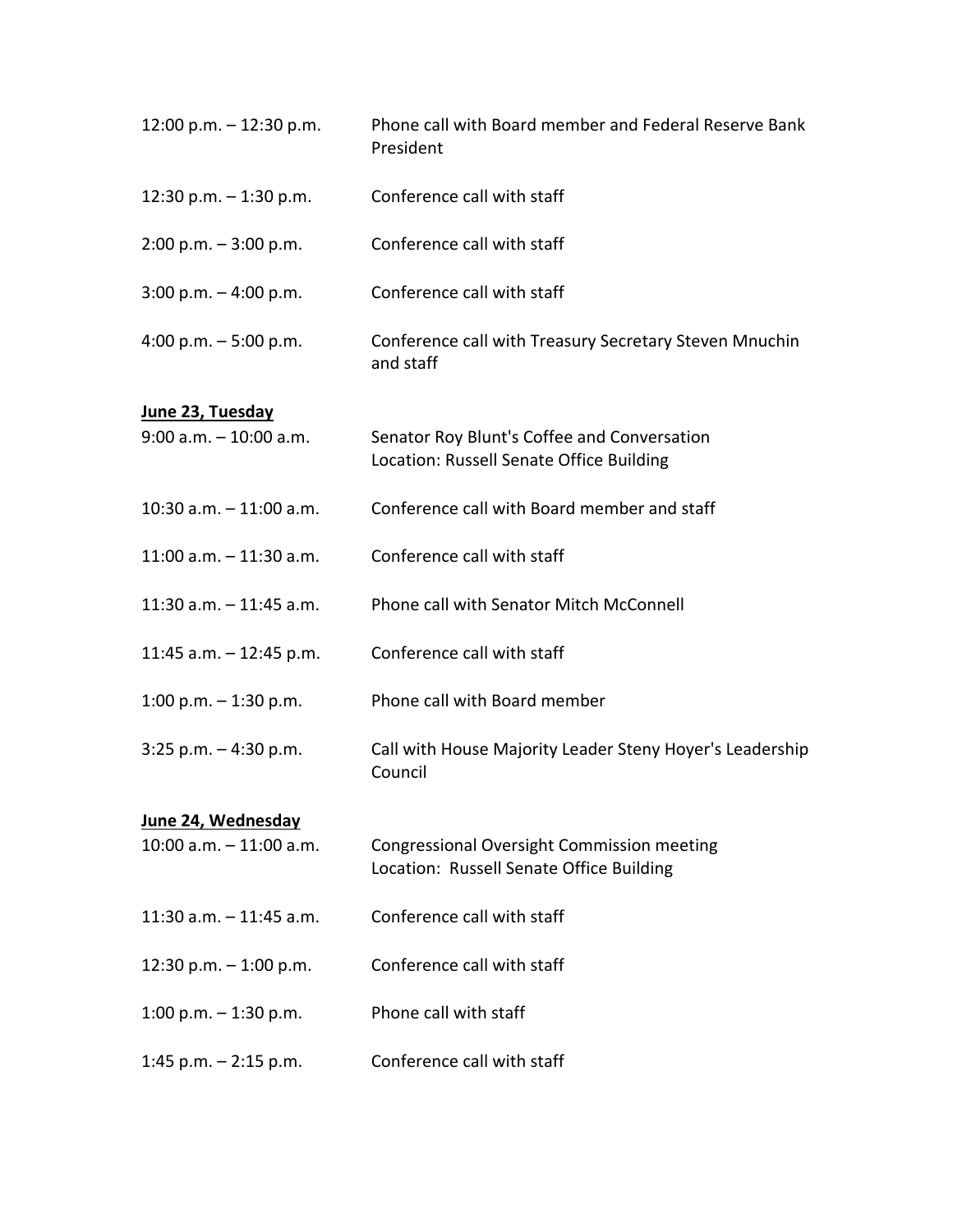| $2:30$ p.m. $-3:00$ p.m.   | Phone call with Senator Tom Cotton (AR)                                                                                    |
|----------------------------|----------------------------------------------------------------------------------------------------------------------------|
| 4:00 p.m. $-5:00$ p.m.     | Conference call with staff                                                                                                 |
| 5:00 p.m. $-6:00$ p.m.     | Conference call with Treasury Secretary Steven Mnuchin<br>and staff                                                        |
| June 25, Thursday          |                                                                                                                            |
| $8:00$ a.m. $-8:30$ a.m.   | Phone call with Treasury Secretary Steven Mnuchin                                                                          |
| $9:30$ a.m. $-10:00$ a.m.  | Phone call with Mark Calabria, Director, Federal Housing<br><b>Finance Agency</b>                                          |
| $10:30$ a.m. $-11:00$ a.m. | Phone call Senator David Perdue (GA)                                                                                       |
| 11:30 a.m. $-$ 12:00 p.m.  | Conference call with staff                                                                                                 |
| 1:00 p.m. $-$ 2:00 p.m.    | Federal Reserve System All Essential Onsite Employee call                                                                  |
| $2:30$ p.m. $-2:45$ p.m.   | Phone call with Congresswoman Maxine Waters (CA)                                                                           |
| $3:00$ p.m. $-3:30$ p.m.   | Phone call with staff                                                                                                      |
| 4:00 p.m. $-$ 4:30 p.m.    | Phone call with Board member                                                                                               |
| 4:30 p.m. $-5:00$ p.m.     | President's Working Group conference call                                                                                  |
| 5:00 p.m. $-5:10$ p.m.     | Phone call with Treasury Secretary Steven Mnuchin and<br>Jay Clayton, Chairman, U.S. Securities and Exchange<br>Commission |
| June 26, Friday            |                                                                                                                            |
| $9:00$ a.m. $-12:00$ p.m.  | Conference call with staff                                                                                                 |
| 12:15 p.m. $-$ 12:30 p.m.  | Phone call with Board member                                                                                               |
| 1:30 p.m. $- 2:00$ p.m.    | Phone call with Board member                                                                                               |
| $2:00$ p.m. $- 2:30$ p.m.  | Meeting with Jamie Dimon, CEO, JPMorgan Chase & Co.                                                                        |